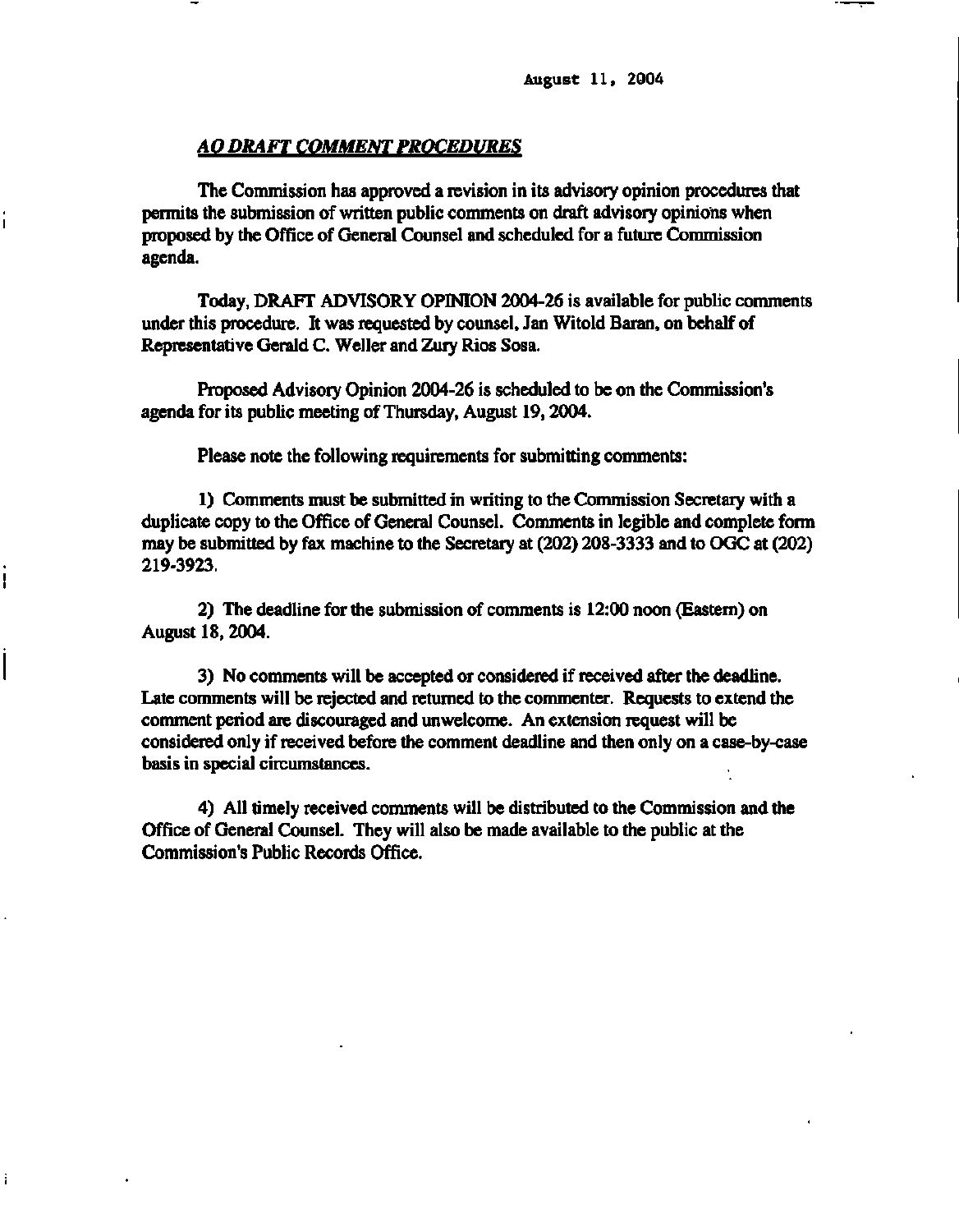# *CONTACTS*

Press inquiries: Robert Biersack (202) 694-1220

**Commission Secretary: Mary Dove (202) 694-1040** 

**Other inquiries:** 

**To obtain copies of documents related to AO 2004-26, contact the Public Records Office at (202) 694-1120 or (800) 424-9530.** 

**For questions about comment submission procedures, contact Rosemary C. Smith, Associate General Counsel, at (202) 694-1650.** 

## *MAILING ADDRESSES*

**Commission Secretary Federal Election Commission 999 E Street NW Washington, DC 20463** 

**Rosemary C. Smith Associate General Counsel Office of General Counsel Federal Election Commission 999 E Street, NW Washington, DC 20463**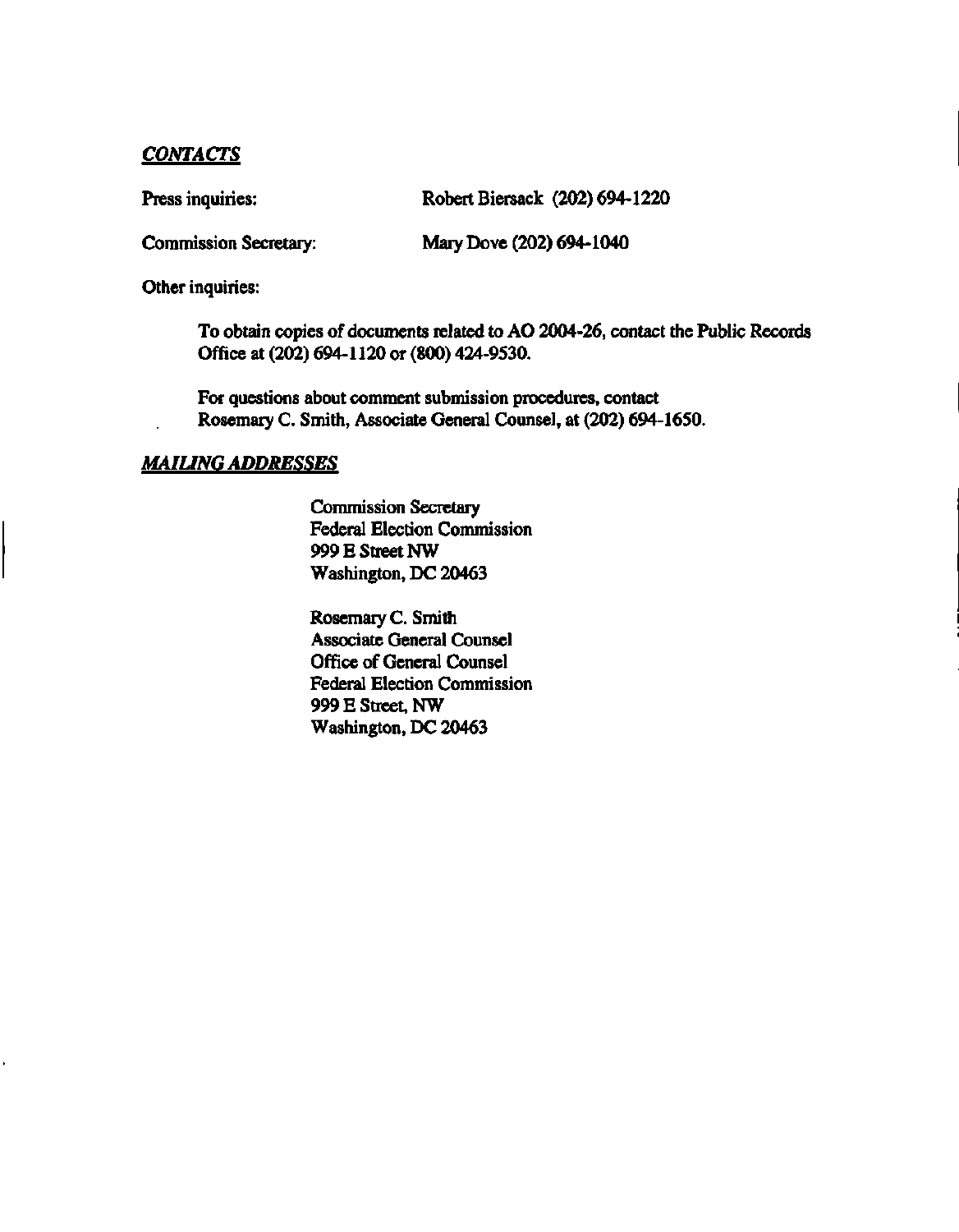#### AGENDA DOCUMENT NO. 04-72



FEDERAL ELECTION COMMISSION Washington, DC 20463



... . . . . .

**AGEND A ITEM** 

For Meeting of:  $8 - 19 - 04$ 

August 11, 2004

#### **MEMORANDUM**

TO:

THROUGH:

FROM:

James A. Pehrkon Staff Director Lawrence H. Norton General Counsel

The Commission

Rosemary C. Smith Associate General Counsel

Brad C. Deutsch Assistant General Counsel '

Ron Katwan Staff Attorney  $\alpha$ 

Subject:

Draft AO 2004-26

Attached is a proposed draft of the subject advisory opinion. We request that this draft be placed on the agenda for August 19,2004.

**Attachment**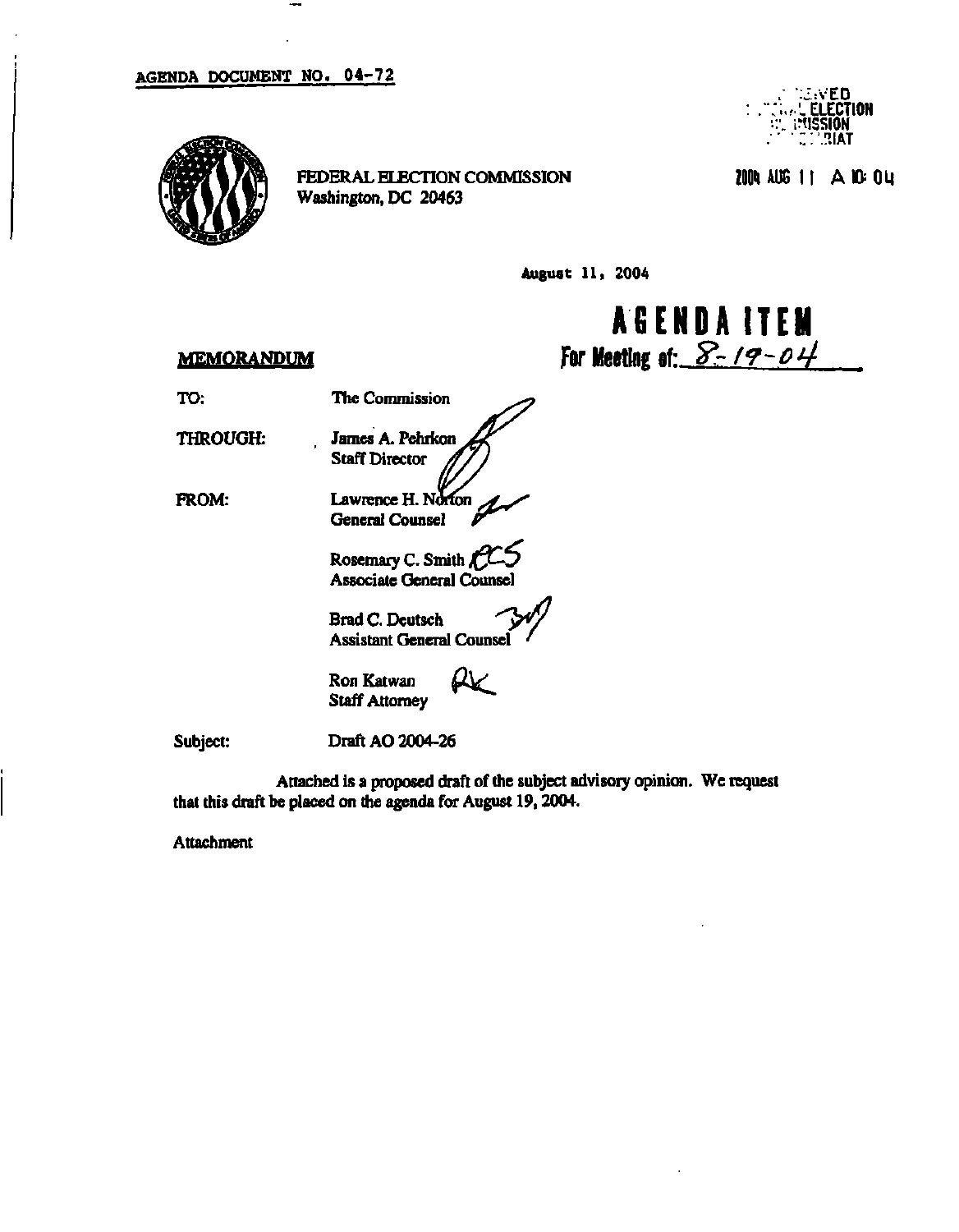**1 2 ADVISORY OPINION 2004-26 3 4 Jan Witold Baran, Esq.**  DRAFT **5 Wiley Rein & Fielding LLP 6 1776 K Street, NW 7 Washington, DC 20006 8 9 Dear Mr. Baran: 10**   $\mathbf{11}$ **11 This responds to your letter, dated July 7,2004, requesting an advisory opinion on**   $12$ behalf of Representative Gerald C. Weller and his fiancée, Zury Rios Sosa, concerning **12 behalf of Representative Gerald C. Weller and his fiancde, Zury Rios Sosa, concerning**   $13<sup>°</sup>$ **13 the application of the Federal Election Campaign Act of 1971, as amended (the "Act"), 14 and Commission regulations to the participation of a foreign national in the activities of**   $14$ 15 **15 two affiliated campaign committees and a nonconnected multicandidate committee on a**  16 volunteer basis. 17 Background **17** *Background*  18 Representative Weller is a Member of the United States House of Representatives **18 Representative Weller is a Member of the United States House of Representatives**  19 and is currently a candidate for re-election. Representative Weller maintains two **19 and is currently a candidate for re-election. Representative Weller maintains two**  20 affiliated campaign committees - Jerry Weller for Congress, Inc. and Gerald C 'Jerry' **20 affiliated campaign committees - Jerry Weller for Congress, Inc. and Gerald C 'Jerry'**  21 Weller for Congress – and is the honorary chair of Reform PAC, a nonconnected **21 Weller for Congress - and is the honorary chair of Reform PAC, a nonconnected**  22 **22 multicandidate committee (collectively, the "Committees"). On July 6,2004,**  23 Representative Weller became engaged to be married to Ms. Rios Sosa, who is a member **23 Representative Weller became engaged to be married to Ms. Rios Sosa, who is a member 24 of the Guatemalan legislature.***<sup>l</sup>* 25 does not have permanent resident status in the United States. You state that Ms. Rios **25 does not have permanent resident status in the United States. You state that Ms. Rios 26 Sosa plans to remain a citizen of Guatemala and does not intend to apply for United 27 States citizenship or for admission for permanent residence.** 

**<sup>1</sup> According to a press release published on Representative Welter's website, he and Ms. Rios Sosa plan to marry after the upcoming November election.** *See*  **<http://weller.house.gov/News/DocumentSingle.asDx7DocumentIDa4510>(visited on July 26,2004).**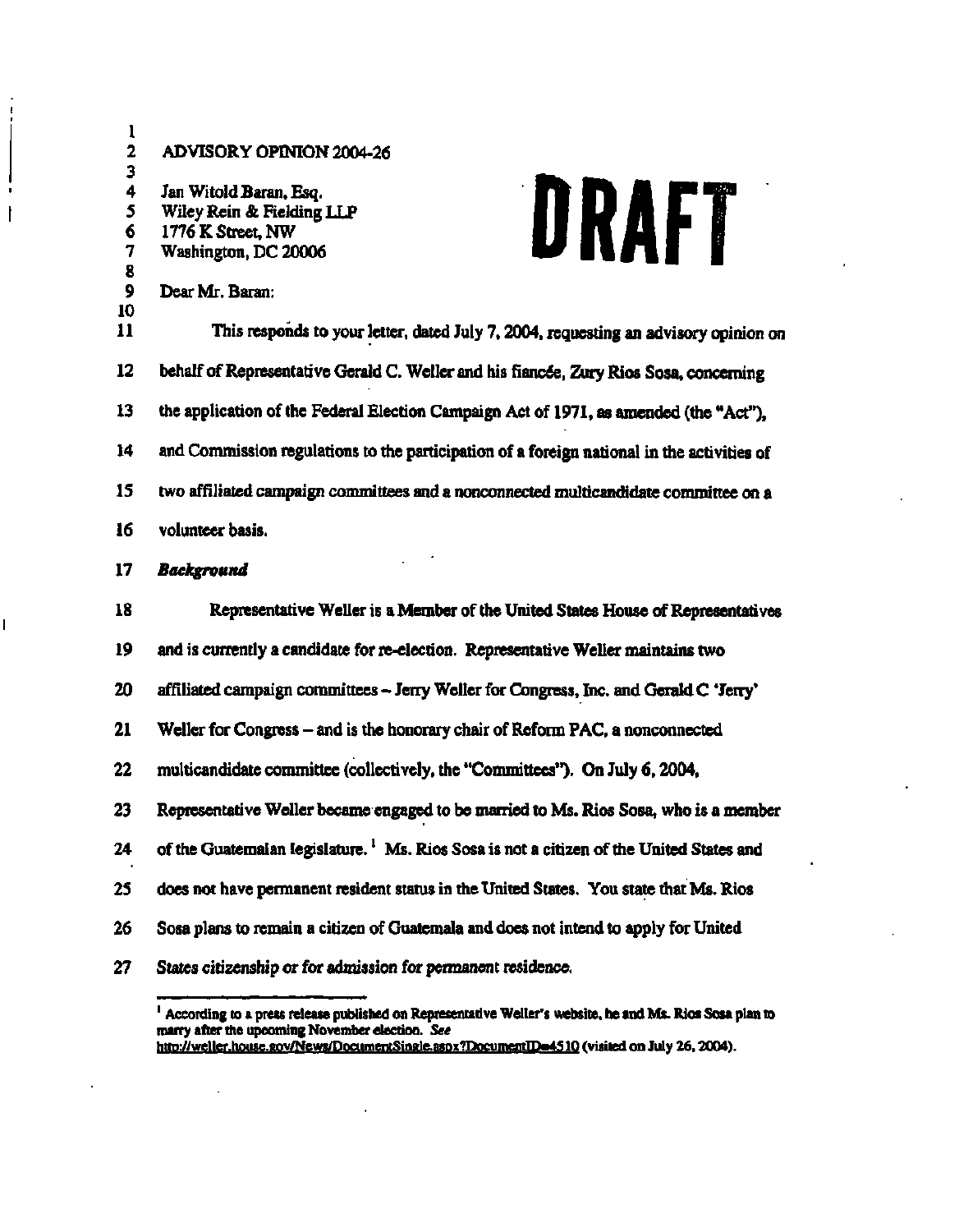$\bar{\beta}$  $\Box$ 

 $\bar{\mathbf{r}}$  $\mathbf{I}$  $\mathbf{i}$ 

| l  | <b>Question Presented</b>                                                                     |
|----|-----------------------------------------------------------------------------------------------|
| 2  | May Ms. Rios Sosa participate in the activities of the Committees, including                  |
| 3  | decision-making, on a volunteer basis? Specifically, may Ms. Rios Sosa (1) attend             |
| 4  | Committee events; (2) participate in Committee events by speaking or by soliciting funds      |
| 5  | and support for the Committees; (3) participate in meetings with Representative Weller        |
| 6  | and Committee personnel regarding Committee events or political strategy; and (4)             |
| 7  | accompany Representative Weller to the fundraising and campaign events of other               |
| 8  | political committees, provided she has not made a contribution of her personal funds in       |
| 9  | order to attend?                                                                              |
| 10 | <b>Legal Analysis and Conclusions</b>                                                         |
| 11 | Your request raises two separate legal issues. First, would Ms. Rios Sosa's                   |
| 12 | proposed activities result in a prohibited foreign national contribution to the Committees,   |
| 13 | under $2$ U.S.C. 441 $e(a)(1)(A)$ , or in the alternative would they come within an exception |
| 14 | for "volunteer activities?" Second, would Ms. Rios Sosa's proposed activities constitute      |
| 15 | participation by a foreign national in the decision-making of the Committees, which is        |
| 16 | prohibited by 11 CFR 110.20(i)?                                                               |
| 17 | Foreign National Volunteer Activity<br>1.                                                     |
| 18 | The Act and Commission regulations prohibit foreign nationals, directly or                    |
| 19 | indirectly, from making a "contribution or donation of money or other thing of value          |
| 20 | in connection with a Federal, State, or local election." 2 U.S.C. 441e(a)(1)(A). See also     |
| 21 | 11 CFR 110.20(b). However, the Act and Commission regulations also provide that "the          |
| 22 | term 'contribution' does not include the value of services provided without compensation      |
| 23 | by any individual who volunteers on behalf of a candidate or political committee." 2          |

ä,

**24 U;S.C. 43 l(8)(B)(i).** *See also* **11 CFR 100.74.** 

 $\hat{\mathbf{r}}$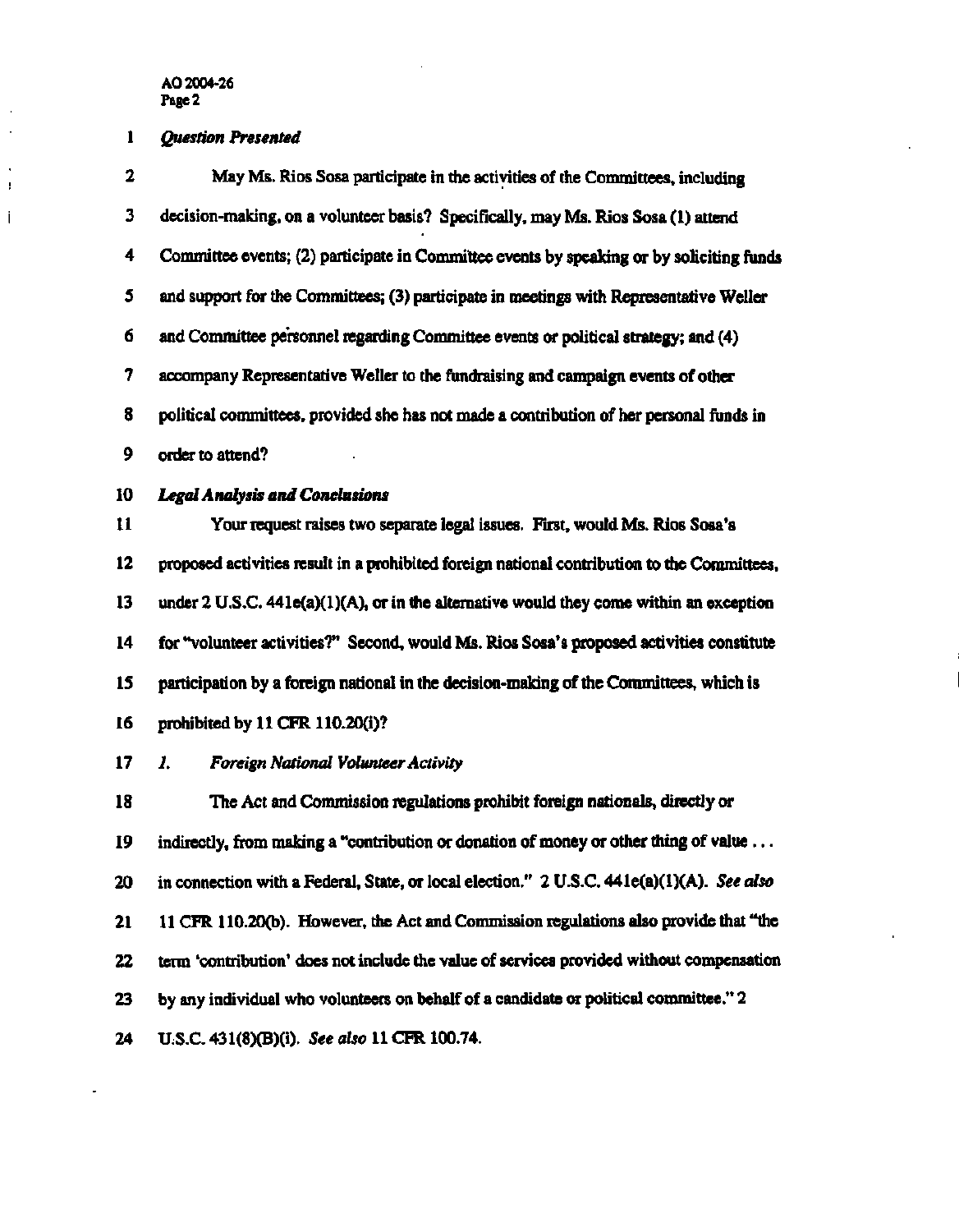| $\mathbf{1}$ | In Advisory Opinion 1987-25, the Commission addressed the issue of whether                         |
|--------------|----------------------------------------------------------------------------------------------------|
| 2            | uncompensated volunteer services provided by a foreign national constituted a prohibited           |
| 3            | contribution. The Commission concluded that a foreign student's work for a campaign                |
| 4            | without compensation would not result in a contribution because the value of the                   |
| 5            | uncompensated volunteer services was specifically exempt from the Act's definition of              |
| 6            | contribution. <sup>2</sup> Similarly, the Commission concludes that Ms. Rios Sosa's performance of |
| 7            | the proposed campaign-related activities you describe for the Committees without                   |
| 8            | compensation would constitute exempt volunteer activity. Thus, these proposed                      |
| 9            | volunteer activities would not result in the making or receipt of a prohibited contribution        |
| 10           | under the Act.                                                                                     |
| 11           | Foreign National Participation in Decision-Making<br>2.                                            |
| 12           | Commission regulations implementing 2 U.S.C. 441e prohibit foreign nationals                       |
| 13           | from participating in the decisions of any person involving election-related activities. See       |
| 14           | 11 CFR 110.20(i). Such participation in decisions includes directing, dictating,                   |
| 15           | controlling, or directly or indirectly participating "in the decision-making process of any        |
| 16           | person, such as a corporation, labor organization, political committee, or political               |
| 17           | organization with regard to such person's Federal or non-Federal election-related                  |
| 18           | activities, such as decisions concerning the making of contributions, donations,                   |
| 19           | expenditures, or disbursements in connection with elections for any Federal, State, or             |
| 20           | local office or decisions concerning the administration of a political committee." Id.             |
| 21           | This broad prohibition encompasses foreign national involvement in the management of               |
| 22           | any political committee, and its decisions regarding its receipts and disbursements in             |

**<sup>2</sup>**  *Compare* **Advisory Opinion 1987-2S** *with* **Advisory Opinion 1981-51 (concluding that the Act prohibited an artist who was a foreign national from donating his uncompensated services as an artist to create an original work of art for a political committee's use in fundraising).**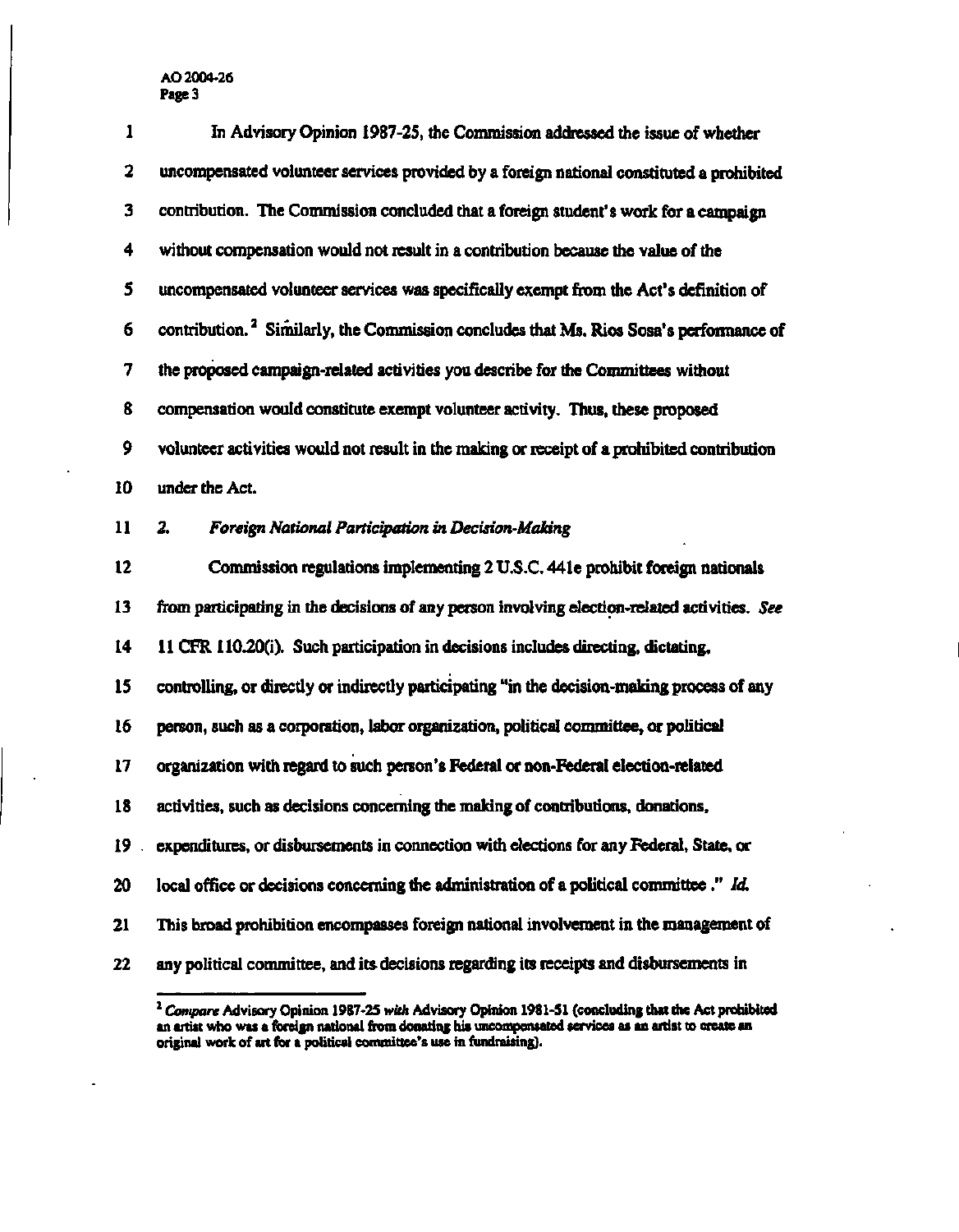$\overline{1}$ 

**1 connection with Federal and nonfederal elections. Explanation and Justification for 2 Regulations on Contribution Limitations and Prohibitions, 67** *Fed. Register* **69946 (Nov. 3 19,2002). Therefore, Ms. Rios Sosa must not participate in Congressman Welter's 4 decisions regarding his campaign activities. She must also refrain from managing or 5 participating in the decisions of the Committees. 6 With regard to the four types of activities about which you inquire, the 7 Commission concludes that Ms. Rios Sosa may, as an uncompensated volunteer, take 8 part in these Committee activities as long as she does not participate in the Committees' 9 decision-making processes. First, the Commission concludes that Ms. Rios Sosa may 10 attend Committee events, such as campaign rallies, debates, other public appearances, 11 and fundraisers. Second, as an uncompensated volunteer, she may solicit funds from 12 persons who are not foreign nationals, as long as she does not participate in the processes 13 of deciding from whom she is to solicit funds or determining the amount to request, or 14 devising the strategy for soliciting such funds. As an uncompensated volunteer, Ms. Rios 15 Sosa may also give speeches at Committee events if these speeches consist of personal 16 statements. To ensure that her role is not misinterpreted by the audience, she should 17 include a clear statement that she is not speaking on behalf of any of the Committees. 18 Third, Ms. Rios Sosa may attend meetings with Representative Weller and Committee 19 personnel regarding Committee events or political strategy. She may not, however, be 20 involved in the management of the Committees (including decisions regarding the 21 making or acceptance of contributions, donations, and disbursements by these 22 committees) and she must not participate in the Committees' decision-making process 23 regarding Committee events and political strategy when she attends these meetings.**